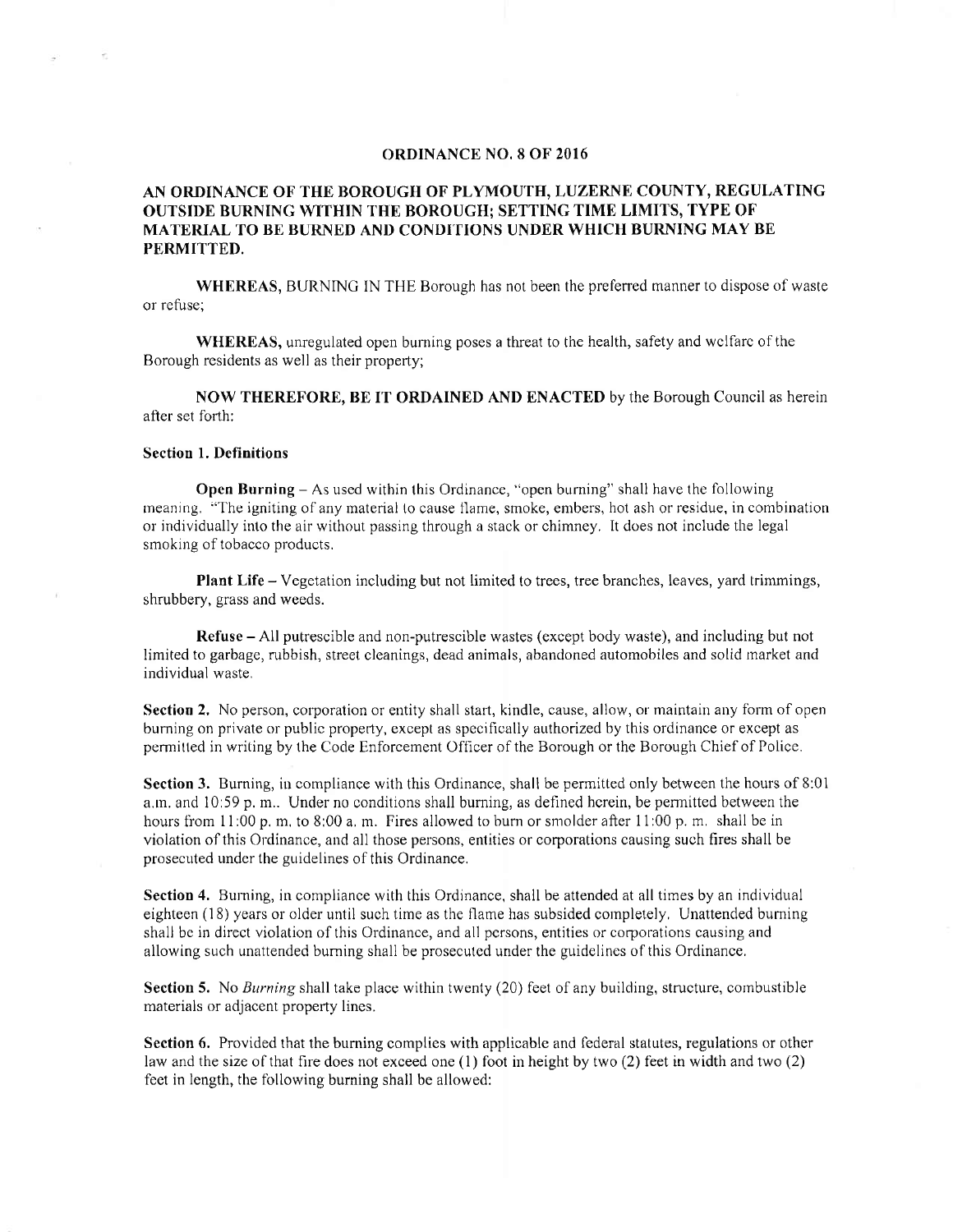- <sup>1</sup>. The burning of charcoal, clean untreated wood, and other cooking fuels customarily used in an outdoor grill or other traditional food cooking devices;
- 2. The Burning of clean untreated wood in a commercially manufactured outdoor fire place or safe outdoor fire pit or outdoor fire place provided that:
	- a. The fire is wholly contained within the fire pit or fire place;
	- b. The fire pit or fire place is covered by a screen to control emission of ash and embers;
	- c, The fire does not constitute a nuisance to adjoin property owners or the public in general;
	- d. The fire is not within twenty (20) feet of combustible materials or adjacent property lines;
	- e. The fire is attended by an individual of at least eighteen  $(18)$  years of age;
	- f. There is not more than one  $(1)$  fire pit or place located on the lot or premises; and
	- C. The dwelling unit is the abode or of a person or persons acting as a single housekeeping unit.
- 3. Burning for a bona fide ceremonial purpose.

 $\sim$ 

4. Burning by any Governrnental Agency or governmental subdivision for training or other purposes.

Section 7. Even if open burning is allowed under this ordinance, no open burning shall occur if at the discretion of the Code Enforcement Officer or Chief of Police of the Borough, if said burning in his opinion represents a danger to the public safety, health or welfare of the residents of the Borough,

Section 8. Plant Life/Refuse. No person, entity or corporation shall burn plant life or refuse as defined under this ordinance except with the express written approval of the Code Enforcement Officer or Chief of Police,

Section 9. The Borough Code Enforcement Officer and/or any Plymouth Borough Police Officer is hereby granted the authority and responsibility for enforcing compliance with this Ordinance. In the event any violations of this Ordinance are found to be in existence, the Borough Code Enforcement Officer and/or any Plymouth Borough Police Officer is hereby charged with the responsibility of issuing warnings or citations, as merited, for all violations of this Ordinance or commencement of an action in the Magistrates District having jurisdiction over matters occurring in the Borough of Plymouth to redress any violation.

Section 10. Any person or corporation who violates the provisions of this Ordinance shall, upon conviction, pay a minimum fine of three hundred dollars  $(\$300,00)$  and a maximum fine not to exceed one thousand dollars (\$1,000.00) and the costs of prosecution, as well as filing fees, and in default therewith, undergo imprisonment in the County Prison for a period not to exceed thirty (30) days. The action to enforce this penalty provision shall be commenced in the Magistrate District having jurisdiction over matters occurring in Plymouth Borough and said magistrate shall have the authority and jurisdiction to impose the fines, costs and penalties specified herein.

Section 11. If any clause, sentence or other provisions of this Ordinance should be declared unconstitutional, illegal, or invalid, such unconstitutionality, illegality, or invalidity shall not affect the remaining provisions of this Ordinance, and the Borough Council declares that it would have adopted this Ordinance had such unconstitutional, illegal or invalid provisions not been contained herein.

Section 12. All other Ordinances inconsistent with this Ordinance are hereby repealed insofar, but only insofar, as they are inconsistent herewith,

ENACTED AND ORDAINED the  $11<sup>th</sup>$  day of October, 2016 at a duly authorized regular meeting of the Plymouth Borough Council.